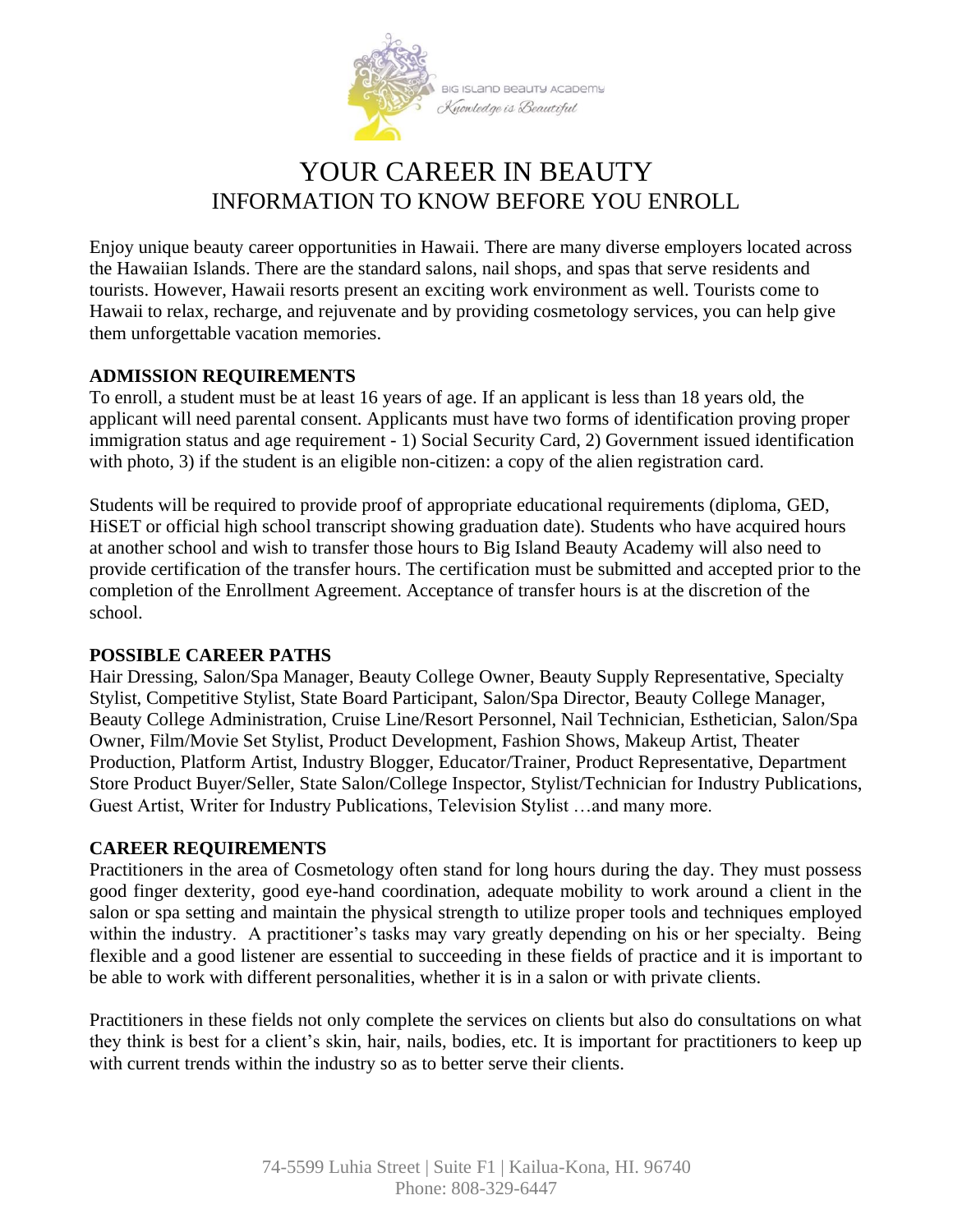Practitioners are in constant contact with various products and sometimes use harsh chemicals. It is important for a professional in these fields to maintain safe working practice including the utilization of protective clothing and proper knowledge of product/chemical handling.

# **LICENSE RECIPROCITY**

Hawaii does not have reciprocity. Cosmetology license reciprocity is when another state allows you to work under the license of your current state. If you are coming from another state, you have to provide proof that you have completed education requirements that are equivalent to or greater than the requirements of Hawaii. You still may be required to take the written and practical exam. You can obtain a temporary permit in order to work under someone while waiting for written exam, should you qualify to meet those criteria. A clean application is handed by a clerk at the Board. Questionable issues on your application are subjective to executive officer review or board meeting.

## **LICENSE RENEWAL**

Hawaii requires renewal of cosmetology licenses every 2 years in odd-numbered years by December 31, and it costs \$100 to renew. If you forfeit your license, you have 3 years to reinstate it without having to go before the board. If you have been licensed for more than 1 year, you are not required to submit education verification documents. If your license has been expired for more than 3 years, you need to restore your license through the Board, and may be required to re-take the practical exam and verify education hours. Hawaii does not require cosmetology continuing education hours to renew your cosmetology license, but CEUs are always recommended to stay current in the industry.

# **IMPORTANT LICENSING INFORMATION**

**Application for examination** Each person who desires to practice or instruct as a beauty operator or instructor shall file with the board a written application on a form prescribed and supplied by the board and shall submit satisfactory proof of the required age and qualifications specified in section **439-12** and pay the required application and examination fees.

## **§439-12 Requisites for admission to examination**

The executive secretary of the board shall determine the sufficiency of the preliminary qualifications of applicants for admission to examinations; provided that the licensure categories shall be limited to cosmetologist, hairdresser, esthetician, nail technician, and instructor. The preliminary qualifications for admission to examination shall be as provided in this section.

**Medical clearance.** The board, at its discretion, may require any operator to submit to such medical clearance tests, including blood tests, as the board deems appropriate to protect the public health.

**Admission to examination.** If the board finds that the applicant has met the qualifications necessary for admission to the examination, the board shall admit the applicant to examination.

**Examination.** (a) The board shall contract with a professional testing service to have the testing service prepare and provide examinations for applicants. The examinations shall not be confined to any specific system or method, and the examinations shall be consistent with the practical and theoretical requirements of the occupations.